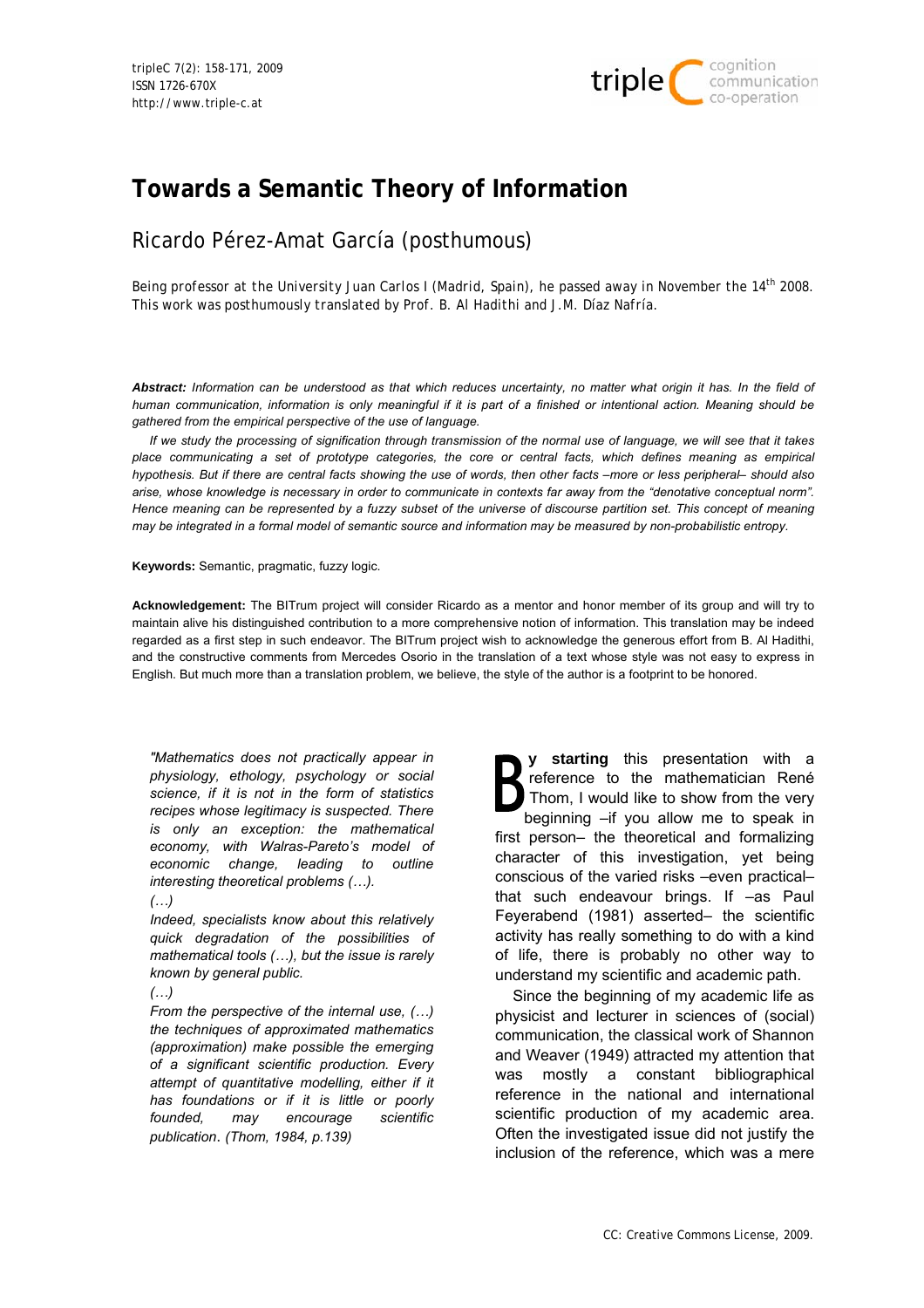entry of a bibliographical digest. Other times, when there were better reasons to do it, the topic was dispatched, yet recognizing the merit of having opened a road, by saying almost a priori: that this road was already exhausted; that the mathematical model of communication was only valid for engineering; that it was unable to realize the *meaning* – which Shannon had explicitly excluded–; and that it led us to a "*transporter" model* of communication (both essential aspects for the study of social communication). No many other arguments were given –speaking in past by politeness–, probably due to ignorance of the mathematical apparatus, of the precedents, of their varying evolution or, merely, because it was not any more the fashion. In Thomas Kuhn's terminology (Kuhn, 1971), the paradigm had already been changed. To be elegant, and especially after my long dedication to university management, I will not give names or works, even exceptions, although there are very distinguished ones. I think this description is enough to portray the interest in formalization in my academic field, when I began to walk through it.

But I had the intuition that it should not be that way. Thus with the baggage of my scientific training and encouraged by one of my first "masters", Santiago Montes (*rip*), I intended through crosscurrents to investigate the relationships between that mathematical information concept and meaning. I tried to demonstrate that behind Shannon and Weaver there was not necessarily a *transporter* model of communication: the model of these authors can also be understood as a *sharing model*. Since then and until the present work I have gone covering different stages of a study that up to now I do not want to consider ended. It is true that I was busy with other applied research works and that with the elapsing of the years my dedication has been less intensive, practically absent in the last eight years, since I was almost exclusively devoted to my executive commitment with the Rey Juan Carlos University, as well as to the creation and consolidation of a Research Group in Communication, Society and Culture (GICOMSOC). Nevertheless, I have always been prepared somehow, though tangentially,

to return to what I considered my principal work line. I believe this work gave some fruits, perhaps modest; the last of them (though some years went by) is the one that I will expose here.

But returning to fashions, the theory of Shannon and Weaver $1$  was for a long time more than what is now. The concepts and the model derived from it deluged various fields of knowledge. As I wrote in the introduction to a previous work:

*"There was a time in which the Mathematical Theory of Communication was considered as a "fruitful domain" where numerous and various scientific disciplines could meet. The scientific community received Shannon's theory enthusiastically, and used it as model to approach problems in so distant fields as Linguistics, Aesthetics or Theology. After that initial enthusiasm, perhaps exaggerated, the disillusion and the lack of interest for what the Shannon's theory actually provides appeared. The absence or dearth of valid results, the wrong or rushed applications, the lack of rigor and perhaps the impatience, caused the gradual losing of attention to those disciplines.* 

*(…)* 

l

*A prudential time has already been elapsed since its apparent depletion (the beginning of the interdisciplinary declivity of the mathematical theory of communication can arbitrarily be located in the International Colloquium of Royaumont, 1965), going through a period in which information theory has been developed without the distortion of an excessive attention of foreign disciplines. At the same time, other processes have been explored in the formal study of human communication. Therefore, it is now useful and convenient returning to outline the study of human communication from the* 

 $1$  To simplify this introduction, I only mention these authors, although before, meanwhile and after Shannon & Weaver, there were actually many scientists who have struggled to develop this trend. Just to mention some of them: Hartley, Nyquist, Küpfmüller, Ashby, Wiener, von Bertalanffy, Bar-Hillel, Carnap, Jakobson, Hintikka, etc.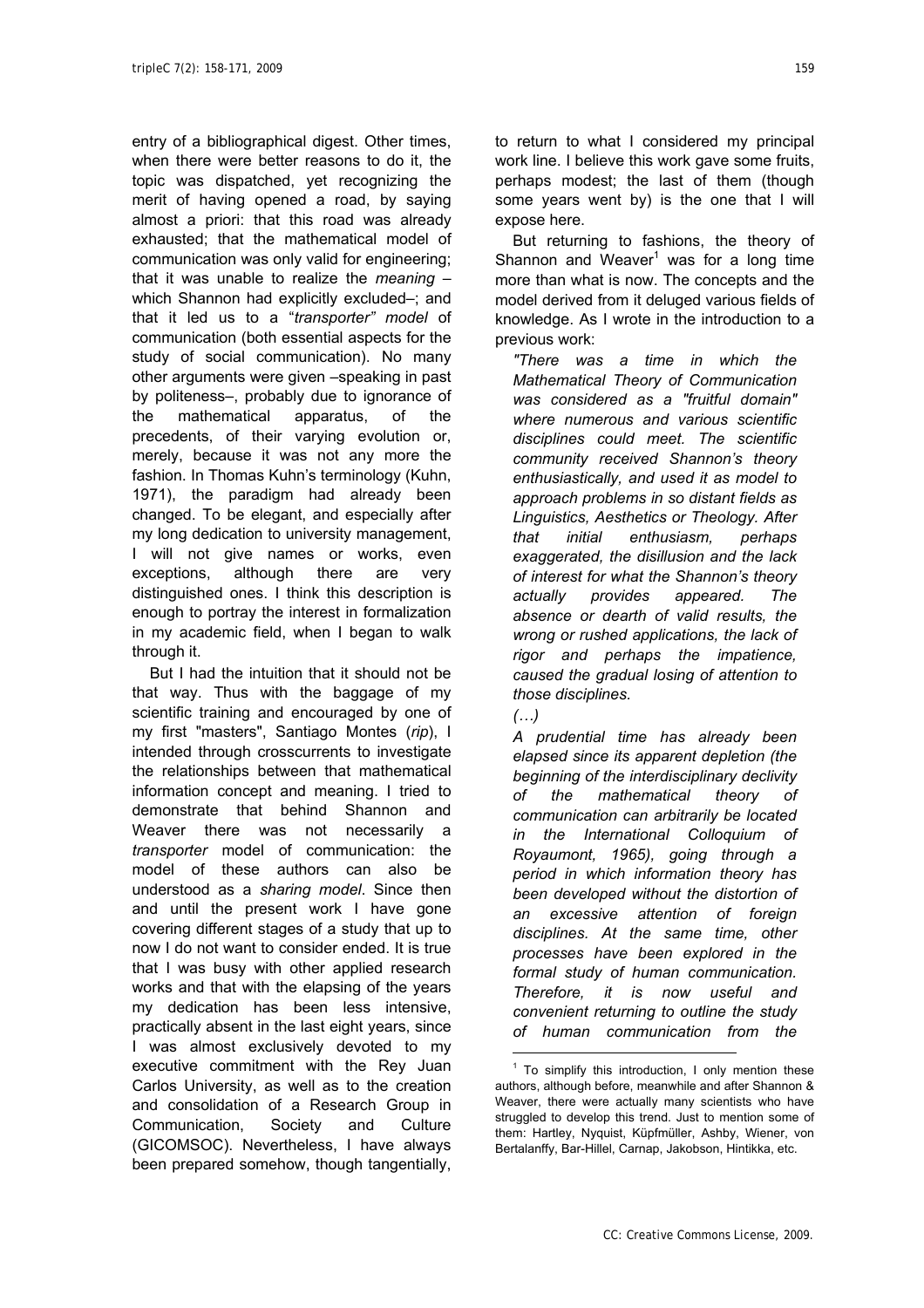## *perspective of the Mathematical Theory of Communication." (Pérez-Amat, 1990, pp. VI-VII)*

As I had indicated in the previous reference, the beginning of the academic forgetfulness of the Mathematical Theory of Communication may be located in the International Colloquium of Royaumont in 1965 (Couffignal, 1965). But a certain and brief recovery of the interdisciplinary interest happened in the seminars celebrated in the Faculty of Information Sciences at the University Complutense de Madrid, sponsored by the Spanish General Direction of Scientific and Technical Research (DGICYT), during the academic years of 1992/93 and 1993/94 (Cafaffarel, 1996), in which I had the honour of participating. Meanwhile, my work was developed in a certain –though productive– loneliness, as it was proved by the fact that in these years, beyond the mentioned seminars, I only found two works similar to mine in the academic area of social communication sciences in Spain. I am referring to the Doctoral Thesis defended at the University Complutense by Juan Miguel Aguado (1998), who is now an associate professor at the University of Murcia, as well as to the investigation on "Chaos and Communication" by Ismael Roldán (1999) at the University of Seville.

This framework of scientific and academic "life" places the present investigation, which is related to: 1) my comprehension of *meaning*, or *sense* –if preferred–; 2) the semioticcybernetics construction of a model of user communication and of the communication itself; 3) the elaboration of a formal model for the analysis of the *semantic-pragmatic* information.

To conclude this introduction, I will give myself the permission to quote "something" only obliquely related to what I have been arguing, but which underlines the idea that there is a relationship between mathematics and communication, between mathematics and journalism. The author of the quote is the American mathematician John Allen Paulos, who wrote:

*"It's time to let the secret out: Mathematics is not primarily a matter of plugging numbers into formulas and*  *performing rote computations. It is a way of thinking and questioning that may be unfamiliar to many of us, but is available to almost all of us.* 

*As we will see, "Number stories" complement, deepen, and regularly undermine "people stories." The notions of probability and randomness can enhance articles on crime, health risks, or other societal obsessions. Logic and self-reference may help to clarify the hazards of celebrity, media spin control, and reportorial involvement in the news. Business finance, the multiplication principle, and simple arithmetic point up consumer fallacies, electoral tricks, and sport myths. Chaos and nonlinear dynamics suggest how difficult and frequently worthless economic and environmental predictions are. And mathematically pertinent notions from philosophy and psychology provide perspective on a variety of public issues. All these ideas give us a revealing, albeit oblique, slant on the traditional Who, What, Where, When, Why and How of the journalist's craft." (Paulos, 2001, p.11).* 

## **1. A SEMANTIC - PRAGMATIC MODEL FOR INFORMATION ANALYSIS**

*"The fact that one cannot interpret a discourse unless one can follow it, suggests that an algorithm which could interpret an arbitrary discourse would have to be "smart" enough to survey all the possible rational, semirational and not-so-far-from-rational-to-be-somehow intelligible discourses that physically possible creatures could physically possible construct." (Putnam, 2000, p. 87)* 

In previous works (Pérez-Amat, 1996), I outlined the theoretical path –basically *epistemological*– that allowed me: 1) to clarify the relationships between *information* and *meaning*; 2) to establish some solid bases that enable the construction of a (mathematical) theory of information, which would take into account the actual role played in human communication by meaning –a certain meaning notion– or sense –if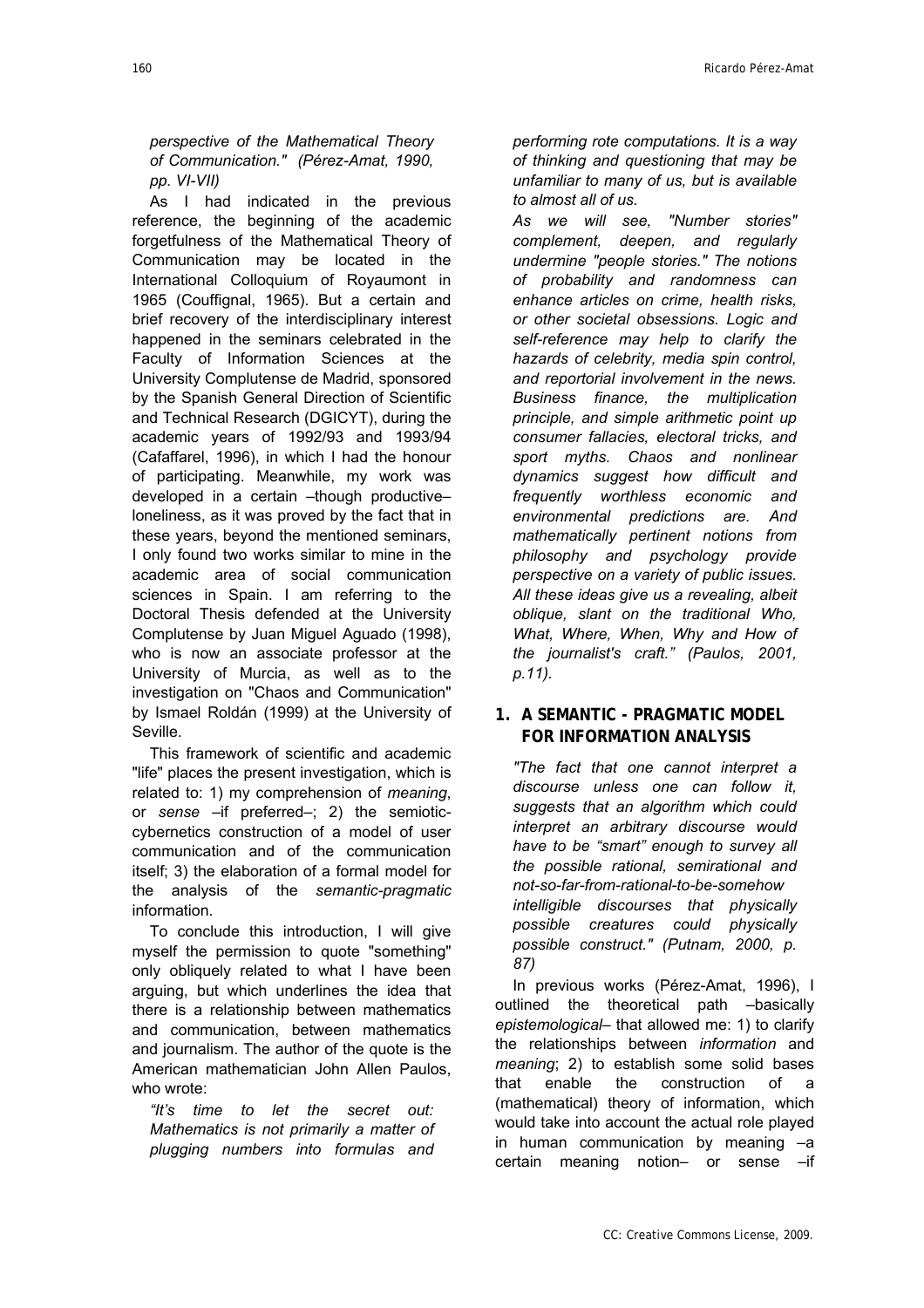preferred–. Part of that effort is already done, and it is only left here the gathering of pieces in the theoretical "puzzle", as well as the formulation of a proposal that could lead towards an analytical *semantic-pragmatic* model of information.

Before undertaking the exposition of this stage in our research, it is convenient to recall some of the conclusions reached so far concerning the basic concepts determining the aims of the work. In its most general sense, *information* can be understood as that reducing uncertainty, whatever its origin might be. In the field of human communication, the *information* only makes sense if it is framed within a *finished* or intentional *action*. Thus, for the study of human communication, *information* has to be defined as that which decreases uncertainty with regard to some kind or model of intentionality. As far as it is concerned, meaning is a problematic notion, whose study should be outlined from the empirical perspective of the use of language. In order to do it, not only a satisfactory model of the user of language is needed, but a satisfactory communication model as well.

## **1.1. [Belis' Quantitative-Qualitative Information Approach]2**

A good starting point to search for the "satisfaction" of such models is the Mariana Belis' notion of *semantic source* (Belis, 1975). But before and due to the requirements of the ulterior analysis, let us see an extension of Shannon's amount of information, which in a certain epistemological frame may be characterized as *pragmatic information* (Pérez-Amat, 1990, pp. 448-464). However, in order to avoid sterile discussions, I will designate it as their authors, M. Belis and S. Guiaşu, *quantitative-qualitative* measure of the information (Belis and Giaşu, 1968). This deals with the information measure, whose initial cybernetic pose can be summarized in the following terms:

l

*"The cybernetics analogy between man and machine consists (…) in the fact that both are control systems. This means that information is transmitted and processed towards an objective, and control signals should be efficient with respect to it. All the activity of a cybernetic system (biological or technological) is aimed at the achievement of an objective. Thus, the system must have a criterion of qualitative discrimination of signals (….)* 

*The cybernetic criterion for discrimination of signals is represented through relevancy, meaning or utility of information (…) with respect to the objective.* 

*The occurrence of an event reduces a double uncertainty: the quantitative uncertainty concerning its probability occurrence, and the qualitative one concerning its utility for the achievement of the objective." (Ibid, p. 353)* 

Let there be a finite set of events  $E_1, E_2, \ldots$ , *En*, with their corresponding –objective– probabilities of occurrence  $p_1$ ,  $p_2$ , ...,  $p_n$ , and their corresponding –subjective– utilities with respect to a given objective  $u_1, u_2, \ldots, u_n$ .. The occurrence of an individual event provides an information *I*, whose measure is defined as a function of probability and utility:  $I = I(u,p)$ . This function must satisfy two obvious properties. *First*: let *E* and *F* be two independent events, whose probabilities of occurrence are *p* and *q*, respectively. Since the probability of the event set  $(E \cap F)$  is equal to the product of the probabilities of the independent events (*p*⋅*q*), if the events are undistinguished with respect to the utility, that is to say, if all events, including the event set, have the same utility *u*, then the information of the event set must be equal to the sum of the information of the independent events:

#### *I*(*u, p*⋅*q*) *= I*(*u, p*) *+ I*(*u, q*)

*Second*: if the utility *u* of an event is increased in a given value,  $\lambda \cdot u$  ( $\lambda \ge 0$ ), then the information provided by that event must be increased in the same value:

$$
I(\lambda \cdot u, p) = \lambda \cdot I(u, p)
$$

where it can be deduced that,

 $2$  N.T.: The Spanish original paper –which appeared in Díaz & Salto (eds.), *¿Qué es información?*– was structured in only two main paragraphs: a first nonentitled one (originally called presentation) corresponding to the first lines, then the one designed by §1. Aiming clarity, we have structured paragraph §1 using titles between brackets.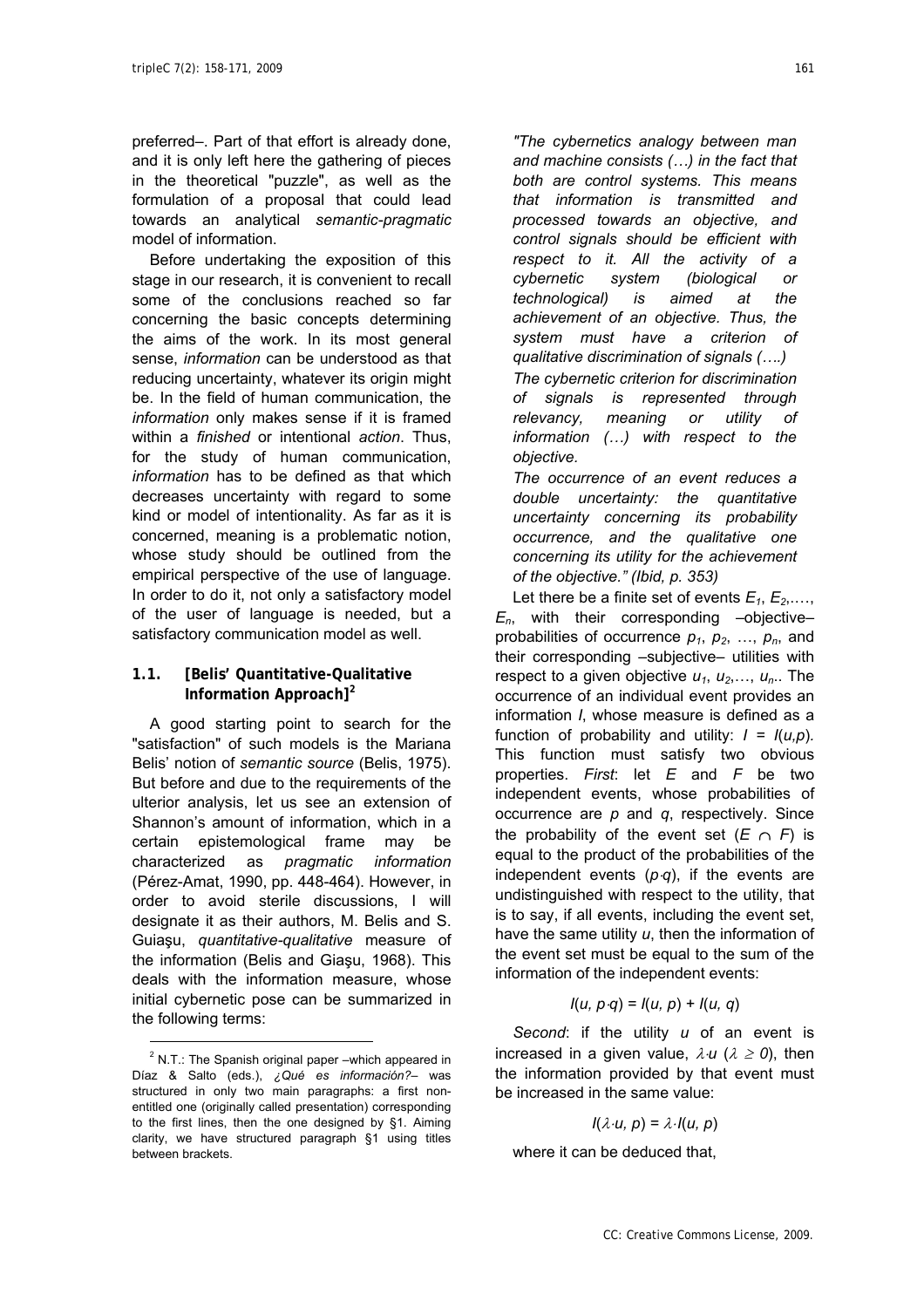∀ *u* ≥ 0 *and* 0 ≤ *p* ≤ 1*, I* (*u, p*) *= u*⋅*I* (1*, p*)

If in the expression of the first property that must satisfy this quantitative-qualitative measure of information, I make the utility equal to unit, we obtain:

$$
I(1, p \cdot q) = I(1, p) + I(1, q)
$$

And if I make the function *I*(1*, p*) logarithmically depending on probability,

$$
I(1, p) = F(\log p)
$$

then,

$$
F(\log p \cdot q) = F(\log p) + F(\log q)
$$

And if this equation takes into account the property of the logarithm of a product, then it will be transformed in:

*F* (log  $p + log q$ ) = *F* (log  $p$ ) + *F* (log  $q$ )

whose unique continuous solution is:

$$
F
$$
 (log  $p$ ) = a log  $p$ 

where "*a"* is an arbitrary constant. Thus, the expression deduced from the second property, which this measure must satisfy, will now take the form:

$$
l(u, p) = u \cdot l(1, p) = u F(\log p) = a \cdot u \log p
$$

And if I now consider that *a* is an arbitrary constant, it can be made that  $a = -K$ , through which we can obtain the desired measure of information provided by the occurrence of an individual event:

$$
I(u, p) = -K \cdot u \log p
$$

For extension, the mean quantity of information, provided by a set of independent events, can also be measured quantitativelyqualitatively as:

$$
l(u_1, u_2,..., u_n, p_1, p_2,..., p_n) = \sum_{i=1}^n p_i l(u_i, p_i) = -K \sum_{i=1}^n u_i p_i \log(u_i, p_i)
$$

This quantitative-qualitative measure of information, when it is applied to cases of non existing intentionality, or it is not taken into account (that is to say, when the utility is the same and equal to one for every event), is converted into Shannon's measure of entropy, as it can be easily proven.

Let us consider now the already mentioned notion of *semantic source* from Mariana Belis. A semantic source of information is defined by a finite set of symbols, designated as *dictionary*, on which a finite set of combining rules applies. These rules, designated as *grammar*, generate a finite set of structures (sequences or chains of symbols) that constitutes the *language* of the source. Till now, insofar as grammar is translated by a distribution of conditional probabilities, there is nothing different from Shannon's source of information and from the narrowly related grammar of finite states. According to Belis, a model as the previous one is insufficient for her purposes, because the mere application of the finite grammar can syntactically produce correct sentences –debatable and debated issue, out of the scope of this work–, but meaningless. Therefore, to avoid that the source of information could generate sentences without sense –a debatable issue as well–, Belis introduces the concept of *coherence domain*, which she defines –from the semantic point of view– as "(…) a set of propositions bounded by a *common topic*, for which they are more or less relevant" (Belis, 1975, p. 264). Mathematically, a *coherence domain* is a fuzzy (sub) set, whose characteristic function, designated as *semantic function*, represents the degree of relevancy of each structure (sentence) of the source language with respect to the common topic.

Let there be  $s_1$ ,  $s_2$ , ...,  $s_m$  symbols –which are also called words– of the dictionary *Sm* of the information semantic source. Let there be *o1, o2, …, on,* the structures or sentences produced by application of the rules of the grammar *G* on the symbols of *Sm*; sentences that constitute the language  $L_n$  of the source. A coherence domain *dj* in *Ln* is a fuzzy subset of *Ln* in which the semantic function *f(oi )* takes a value between 0 and 1 for each sentence *oi* . The value  $f(o_i) = 0$  represents the absence of meaning of  $o_i$  in the domain  $d_i$ , while the value *f(oi )* = 1 indicates that the sentence *oi* has a "great meaning" in *dj* .

What does it mean that a sentence holds a "great meaning" in a given coherence domain? According to the aforementioned definitions, it means that the sentence belongs clearly to the set of propositions that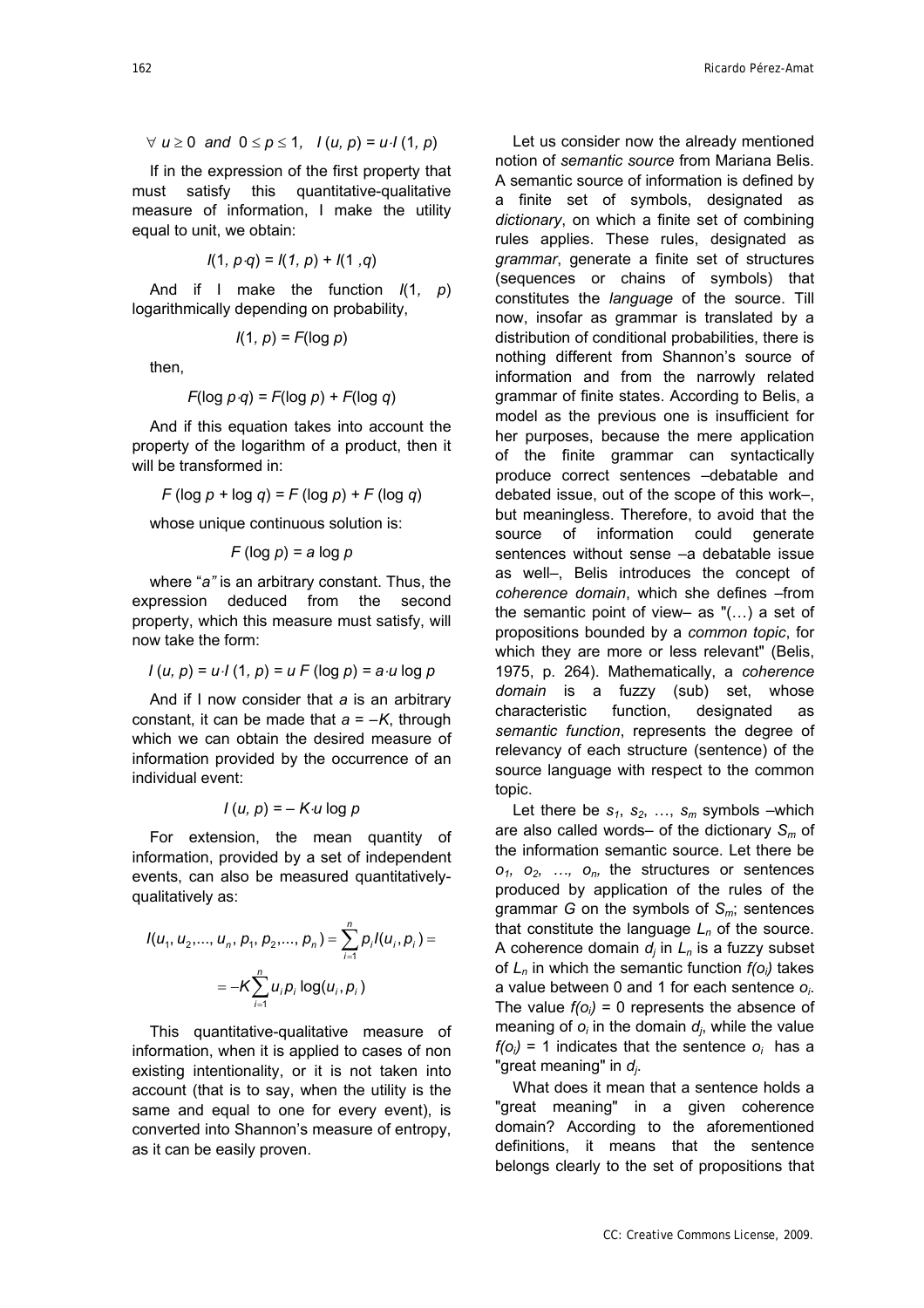constitute such coherence domain; that it is "absolutely" pertinent or totally relevant for the *common topic* that characterizes the domain. But what does it mean *common topic*? The expression is too ambiguous to leave it without further explanation. Belis did not clarify it more than what has been mentioned before, thus tingeing with ambiguity not only the definition of coherence domain, but also the set of her theoretical position as a whole. I will try to give that explanation, or –better said– a possible precise interpretation of the concept of coherence domain, when I finish exploring Belis' theory.

Thus, the model of semantic source of information also includes a finite set *D* of coherence domains,  $d_1$ ,  $d_2$ , ...,  $d_{p_1}$ , so that a same structure or sentence of the source language has associated a semantic function that takes different values, though not necessarily different, in the different domains of *D*. That is to say, the meaning of a sentence depends on the coherence domain in which it is produced, which causes that the concept of coherence domain will be somehow equivalent to the *context* notion. Each semantic source holds a specific preference order of the coherence domains, which is represented by a finite set of real numbers *Kj* (0≤*Kj ≤*1) that are assigned to each domain *dj* of the source. These numbers are designated by Belis as *preference coefficients*.

This formal model of semantic source of information is adapted to describe any semantic system whose operating mode is either deterministic or not, as producer of symbols or transmitter of messages. Within the second case, Mariana Belis is especially interested by semantic systems that operate in a mode that she designates as "stochasticcontrolled" ones, namely, if the election of symbols is randomly done –Markov process–, although controlled by coherence domains, so that the successive sentences, produced by the system, have high values of the semantic function in the initial coherence domain. All this occurs in case the semantic system is a source of properly called information, that is to say, when the system acts as emitter. When the semantic system acts as receiver, the model of semantic source continues being valid for the description of its operative

process: the system recognizes and decodes signals received by comparing with the symbols and structures that, in relation to the set of coherence domains, has been stored in an operative memory.

In order to produce communication between two semantic systems as those conceived by Belis, the situation must satisfy two initial conditions, although partially. In such case the quantity of transmitted information reduces in proportion to the degree of incompleteness. These conditions are:

1. Both systems should hold the same *dictionary* and the same *grammar*, which implies that they should produce the same *sentences*, that is to say, they should have the same *language*.

2. There must be a common *coherence domain* to which both systems assign approximately the same *preference coefficient*.

Let there be two semantic systems  $A<sup>1</sup>$  and  $A^2$ :

$$
A1 = \{S1, G1, L1, D1, K1\}
$$
  

$$
A2 = \{S2, G2, L2, D2, K2\}
$$

If the aforementioned initial communicative conditions are satisfied, then:

$$
S^1 = S^2
$$
,  $G^1 = G^2$ ,  $L^1 = L^2$   
 $K_0^1 \approx K_0^2$ 

I will also assume that the successive transmission of structures can be treated as a Markov process<sup>3</sup> of order *h*, and that the communication process is stationary, although in finite temporary intervals. Normally, communication between systems with learning ability is not stationary, and we are especially interested in these systems. Therefore, the stationarity of the communication process should be assumed only for finite temporary intervals. If we consider each source in absence of the other, their *characteristic entropies*, according to

l

 $3$  Here, the dependence of the Markov's process, unlike in Shannon's theory, is not established between signals or symbols, but between structures or sentences, which implies that the determination of conditional probabilities is much more difficult.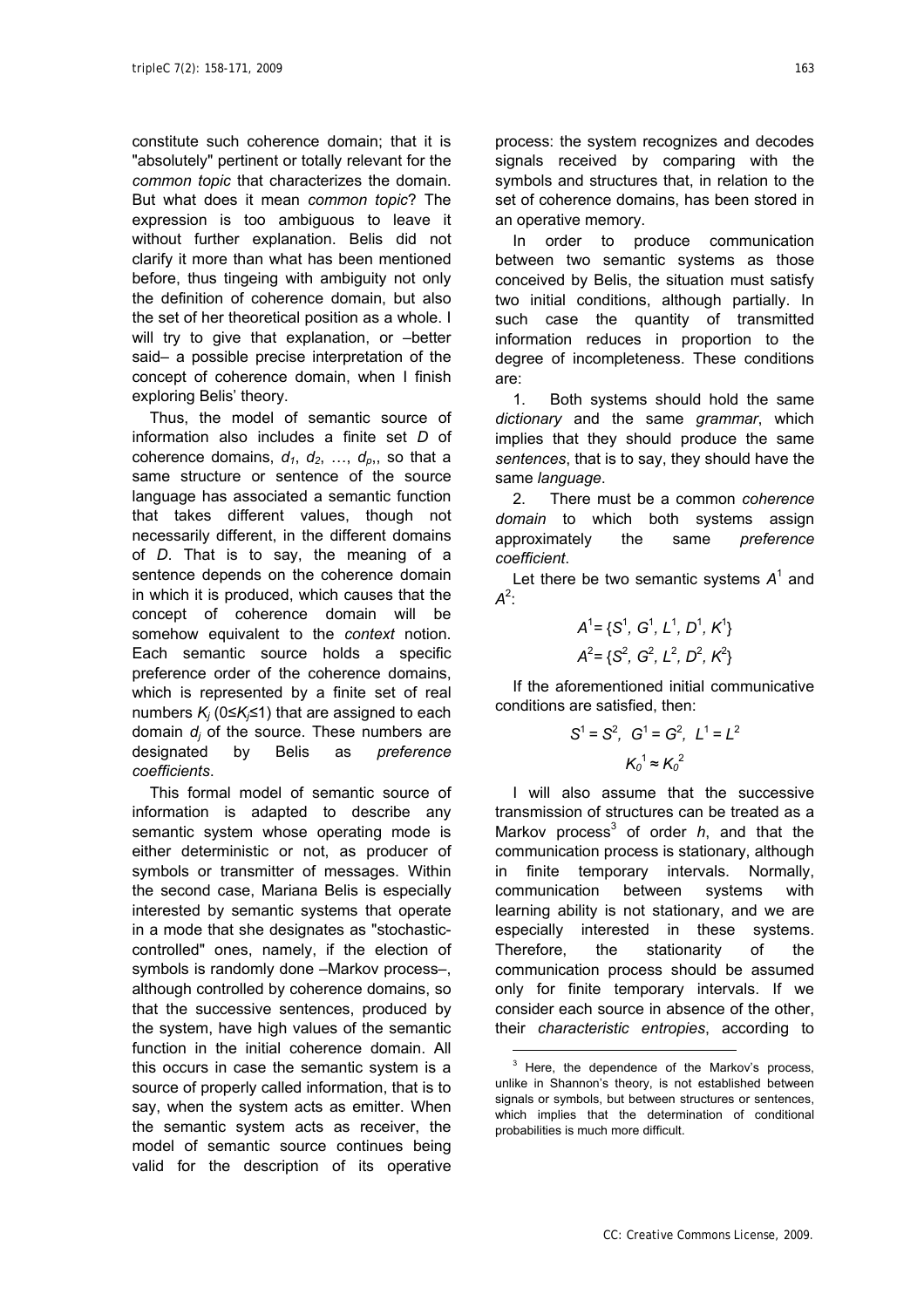Belis' *quantitative-qualitative* measure of information, will be expressed as:

$$
A^{1}: H^{1} = -K_{0}^{1} \sum_{i=1}^{n} f_{0}^{1}(o_{i}) p^{1}(o_{i} | o_{h}) \log p^{1}(o_{i} | o_{h})
$$

$$
A^{2}: H^{2} = -K_{0}^{2} \sum_{i=1}^{n} f_{0}^{2}(o_{i}) p^{2}(o_{i} | o_{h}) \log p^{2}(o_{i} | o_{h})
$$

where  $p^1(o_i|o_h)$  and  $p^2(o_i|o_h)$  are the conditional probabilities of the structure or sentence *oi* when *h* structures have already been produced by the source  $A^1$  and  $A^2$ respectively.

At the beginning of the communicative interaction between the two semantic systems, each one of them "ignores" what the characteristic entropy of the other is. But they do not "ignore" each other. The (subjective) knowledge that a semantic system has about the other system is represented by the *reflected entropy*, namely, the entropy of a source seen by the other. Thus, the reflected entropy of  $A^1$  (in  $A^2$ ) is:

$$
H^{1,2} = -K_0^{1,2} \sum_{i=1}^n f_0^{1,2}(o_i) p^{1,2}(o_i \mid o_n) \log p^{1,2}(o_i \mid o_n)
$$
  
and A<sup>2</sup> (in A<sup>1</sup>):

$$
H^{2,1} = -K_0^{2,1} \sum_{i=1}^n f_0^{2,1}(o_i) p^{2,1}(o_i \mid o_n) \log p^{2,1}(o_i \mid o_n)
$$

where the second super index indicates that the values of the preference coefficient, the semantic function and the conditional probability are "subjectively" assigned by the system, labelled with such super-index, to the system, labelled with the first super-index. The difference between those "subjective" values and the objective values defining the initial state of the system, that is, between the reflected entropy and the characteristic entropy, depends on the initial knowledge of a system with respect to the other. This knowledge normally increases during the communication, since a process of *pattern recognition* is produced in it. Through these processes, one of the systems "(…) discovers the real probability distribution of the other one (…) as well as the values of its preference coefficient and of their semantic functions" (Belis, 1975, p. 268).

Simultaneously with that pattern recognition, other process is produced in communication. Through it, the characteristic entropy of a source is modified by the presence of the other one. It is the *mutual influence* process, represented by the *conditional entropy*.

Let  $p^{1/2}(o_i | o_h^1, o_h^2)$  be the conditional probability that source  $A<sup>1</sup>$  transmits the sentence *oi* when previously *h* sentences have been transmitted by  $A^1$  and  $A^2$ ; let  $f_0^{\{1\}}(o_i)$  be a semantic function corresponding to the sentence  $o_i$  in the coherence domain  $d_o$ of system  $A^1$ , modified by the presence of the system  $A^2$ ; and let  $K_0^{-1/2}$  be a preference coefficient assigned to the domain  $d_0$  for the system  $A^1$  in presence of the system  $A^2$ . Then, when each system has previously transmitted *h* structures or successive sentences, the conditional entropy of  $A<sup>1</sup>$  in presence of  $A^2$  is given by:

$$
H_h^{1|2} = -K_0^{1|2} \sum_{i=1}^n f_0^{1|2}(o_i) p^{1|2}(o_i \mid o_h^1, o_h^2) \log p^{1|2}(o_i \mid o_h^1, o_h^2)
$$

and the conditional entropy of  $A^2$  in presence of  $A^1$ :

$$
H_h^{2|1} = -K_0^{2|1} \sum_{i=1}^n f_0^{2|1} (o_i) p^{2|1} (o_i \mid o_h^1, o_h^2) \log p^{2|1} (o_i \mid o_h^1, o_h^2)
$$

Thus, as the conditional entropy has been defined, it is applicable to processes of dialogic communication, in which each system acts alternatively as transmitter and as receiver. Belis, although not explicitly, only refers to this kind of communication, what does not mean the unsuitability of the model for unidirectional communication processes, in which a system acts always as transmitter and the other as receiver, neither that in such processes the influence disappears, although it is no longer mutual. The influence of the transmitter  $A^1$  over the receiver  $A^2$  disappears –when a semantic system only acts as receiver, it makes no sense to speak about any of the considered entropy types–, but the possibility of influence of the receiver over the transmitter is maintained, though certainly only in its qualitative aspect (i.e., semantic functions and preference coefficients), not in its quantitative aspect (i.e., conditional probabilities distribution).

Since the mutual influence is a process that elapses simultaneously within transmission, the value of the conditional entropy of *A1*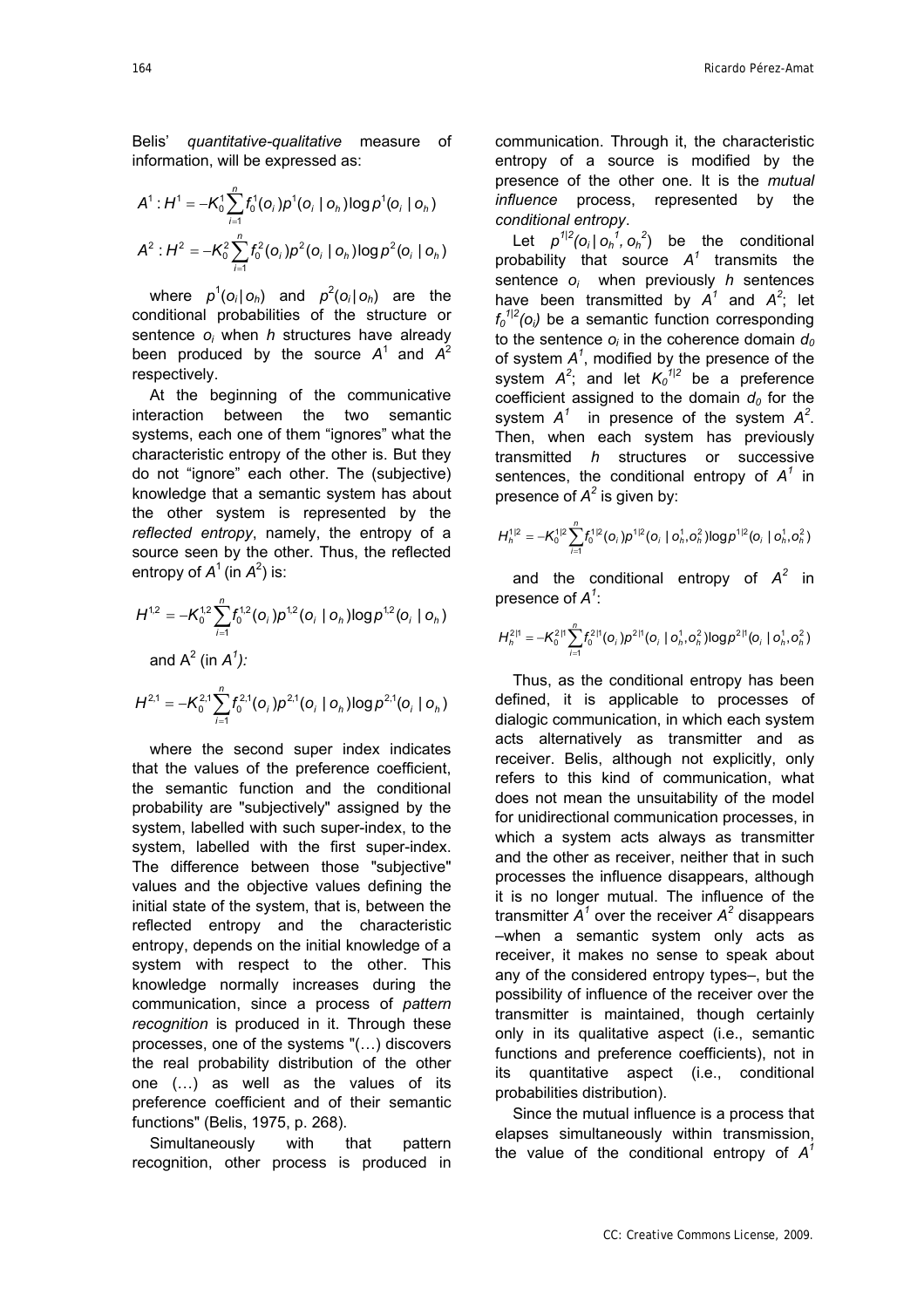and/or  $A^2$  varies continually during communication. Consequently, the process of pattern recognition, which is simultaneous and is interrelated with the mutual influence, causes that the reflected entropy evolves coupled with the conditional entropy, i.e., it continually reflects –starting from the initial characteristic entropy– the successive conditional entropies of each system. On the other hand, pattern recognition produces the successive approximation of the value of reflected entropy to that of conditional entropy. The maximum value of this approximation depends on the situation and degree of cooperation or antagonism in which the communication is carried out.

The amount of transmitted information from a semantic system to other is measured by the difference between the conditional entropy and the reflected entropy. This quantity will be labelled here as *semantic transinformation<sup>4</sup>*, which –according to Mariana Belis– "(...) represents the difference between the authentic *informational content* of a source and the knowledge that the other source has about it" (Belis, 1975, p. 269). Thus, the semantic transinformation from  $A^1$  to  $A^2$  is:

$$
T_{1,2} = H^{1/2} - H^{1,2}
$$

and the one from  $A^2$  to  $A^1$ :

l

$$
T_{2,1} = H^{2|1} - H^{2,1}
$$

Now, if the conditional entropy and the reflected entropy vary continuously during communication, the semantic transinformation will do as well, reducing its value as the process advances<sup>5</sup>. Thus: when can the semantic transinformation be computed? What is easy, and the only possible way in cases of unidirectional communication, is to make it before the beginning of transmission (here it cannot be properly spoken about semantic transinformation) and after it finishes. But this is not useful to observe the double evolution of the semantic transinformation in cases of dialogic communication, even to obtain the total amount of transmitted information in both directions for such cases. However as we defined conditional and reflected entropy, there is actually no problem, because communication proceeds operatively in the model, in *h* successive stages, where it is possible to compute first the reflected entropy value and afterwards the semantic transinformation one. Those stages correspond to the successive cycles in which the same system acts as a transmitter and as a receiver. The double distribution of the values of semantic transinformation allows us to observe the evolution of the double process of pattern recognition. The total amount of (semantic) information being transmitted by each system is obtained by adding the corresponding values to the semantic transinformation in each stage of the communication process.

The parallel evolution of the mutual influence process can be observed through the values taken by the *malleability index* in the *h* stages of the communication process. This index is obtained subtracting the successive values of the conditional entropy from the value of the initial characteristic entropy of each system. The final value of this index, after the last stage of the process, is properly known as *malleability* of the semantic system, and permits to distinguish two classes of sources or systems: *weak systems*, with a large malleability, i.e., they are easily influenced; and *strong systems*, with a small malleability, i.e., they are hardly influenced.

## **1.2. [Limits of Belis' approach]**

This theory of "semantic communication" from Mariana Belis, clearly "informational" and cybernetically oriented, fits with the cybernetic description of semiosis in symbol processing systems that I examined in my work of 1990 (Pérez-Amat, 1990, pp. 320ff), insofar as the sets and functions {*S, G, L, D, f(o), K(d)*} defining the semantic source of information can be understood as a formal equivalent – "informationally" operative– of the cognitive adaptive map and of the variable intentional

<sup>&</sup>lt;sup>4</sup> The notion of semantic transinformation agrees -with particular variations of the considered semantic aspects– with the classical definition of mutual information or transinformation in the mathematical theory of communication and/or information (See Abramson, 1963, pp. 124-; Nauta, 1972, p. 194 ; Yaglom, 1969, p.82-). 5

 $5$  In case of dialogic communication, usually, each transinformation (from  $A^1$  to  $A^2$  and from  $A^2$  to  $A^1$ ) gradually decreases its values in a different measure.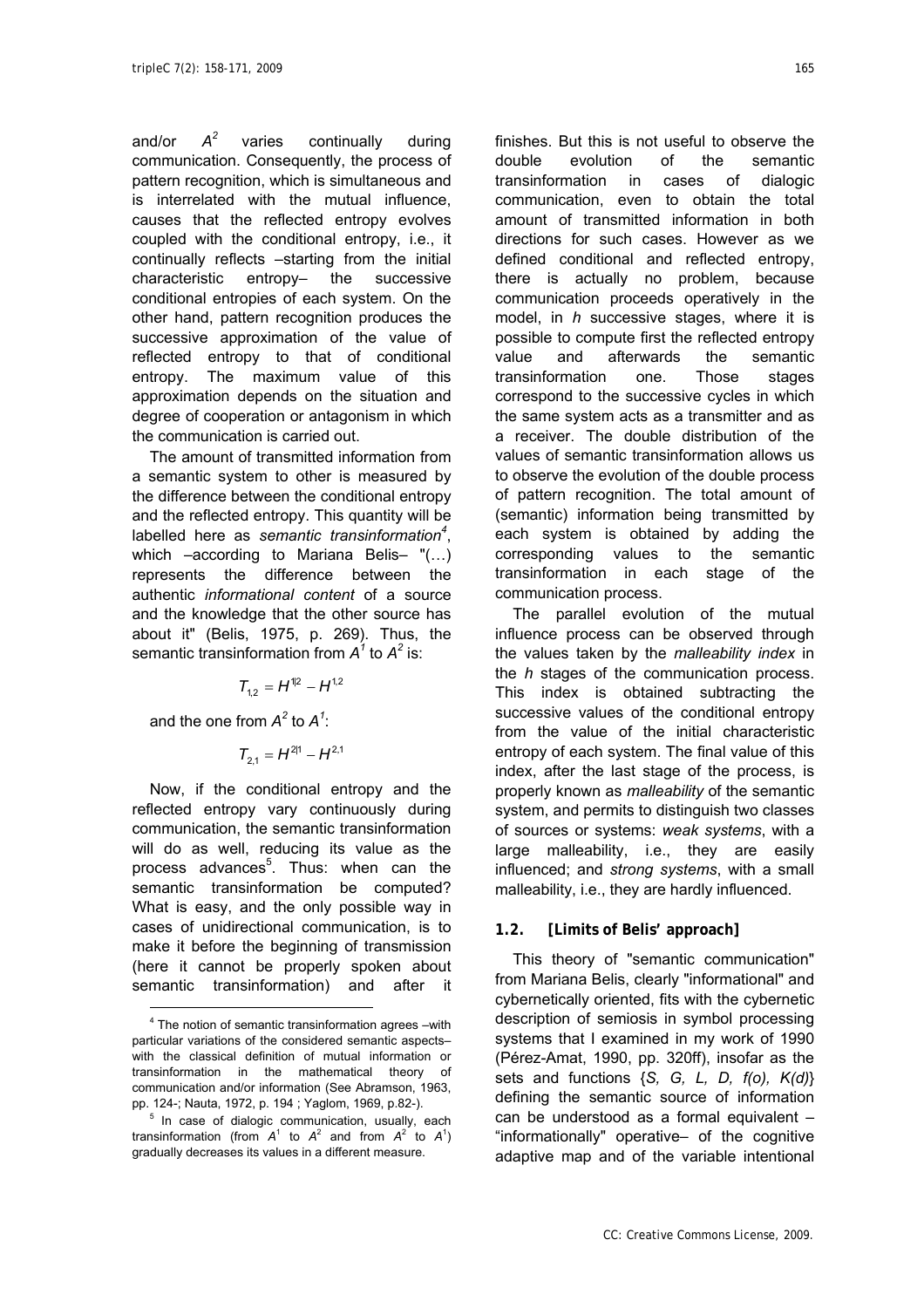state of the interpreter-systems with symbol processing ability. Thus, I believe that the cybernetic semiotics can provide the general theoretical basis, needed by a model so concisely mathematical, as that of Mariana Belis, in order to transcend socialanthropologically the purely formal area of artificial languages. We believe it, even though, if Doede Nauta (main co-author of such cybernetic semiotics) had been asked, he would not have admitted the semantic nature of such communication model. For Nauta, the information at stake in this model would not be (meta)-semantic, but semiotic, and more specifically, discursive information (Nauta, 1972, pp.  $63ff$ <sup>6</sup>. However, since this discrepancy on information nature is based on the weakest component of the theoretical construction of Nauta (Pérez-Amat, 1990, pp. 387-392; Llorens, 1974), it has little effect to the support offered to Belis' model by such theory –as a general theoretical framework– or by any other able to describe cohesively the semiosis process in cybernetic and systemic terms.

Now it is time to ask two successive questions: is the Belis' theory sufficiently consistent? And, if this is the case, does it totally satisfy our expectations? The ambiguity of the coherence domain concept that I pointed out before, seems to indicate that both answers tend to be negative. Let us analyze this issue more in detail.

According to the formal definition of the coherence domain concept, the semantic function measures the greater or smaller relevancy of the different sentences with respect to a "common topic". That is, the relevancy is related to the specific core topic characterizing each coherence domains of a semantic information source that "controls" the stochastic production of sentences. Consequently, the "common topic" constitutes the central axis, assumed to articulate a whole communication process, so that for every communication –insofar as closed process–, a constraint of containing only thematic and textual unit has to be presupposed. Even though, it is a dialogue or a nonsensical discussion. In other words, each thematic unit

l

of a text determines a complete communication cycle.

Furthermore, the formal definition of coherence domain demands other limitation, since, according to the model of semantic source, each of them holds a finite number of coherence domains. Therefore, a semantic source will only be able to communicate intentionally about a finite number of "topics". On the other hand, Belis explicitly admits that his concept of coherence domain is in a certain way equivalent to the notion of context. She does not tell us which class of context, but, as seen before, it can only be a thematically limited context, of semanticlinguistic nature.

Accepting a certain dose of reductionism –a drawback we have to live with, though only in a certain degree–, if the operative definition of the concept of coherence domain and the stochastic-controlled proceeding mode of semantic systems seemed to assure the sense of all possible sentences we might not have much to object. But that is not the case, since they can only assure the significance, i.e., the relevancy of each sentence regarding a central common topic. However, as said before, the need of that double warranty is just what justifies the incorporation of the coherence domain concept.

It might be the case that Belis had assumed the sense of all sentences which could be produced in his model of "semantic communication". That seems to be pointed out when, in the definition of semantic source, he includes a finite set  $L_n$  constituted by the unique *n* structures or sentences that can been generated by the source in any circumstance. But in such a case, since the *n* sentences are composed from the *m* symbols or words of the dictionary through application of a finite set of grammatical rules, Belis should assume a grammar (maybe transformational or of other type), whose recursive rules only produce meaningful sentences. However, it does not happen in the finite states grammar, based on the same Markov process he uses to elaborate his theory. Thus, the theory of the "semantic communication" would have an epistemological hybrid nature, since on the one hand, it makes effective use of a

 $6$  As a summary, see the chart No. 19, "The place of information in semiotics".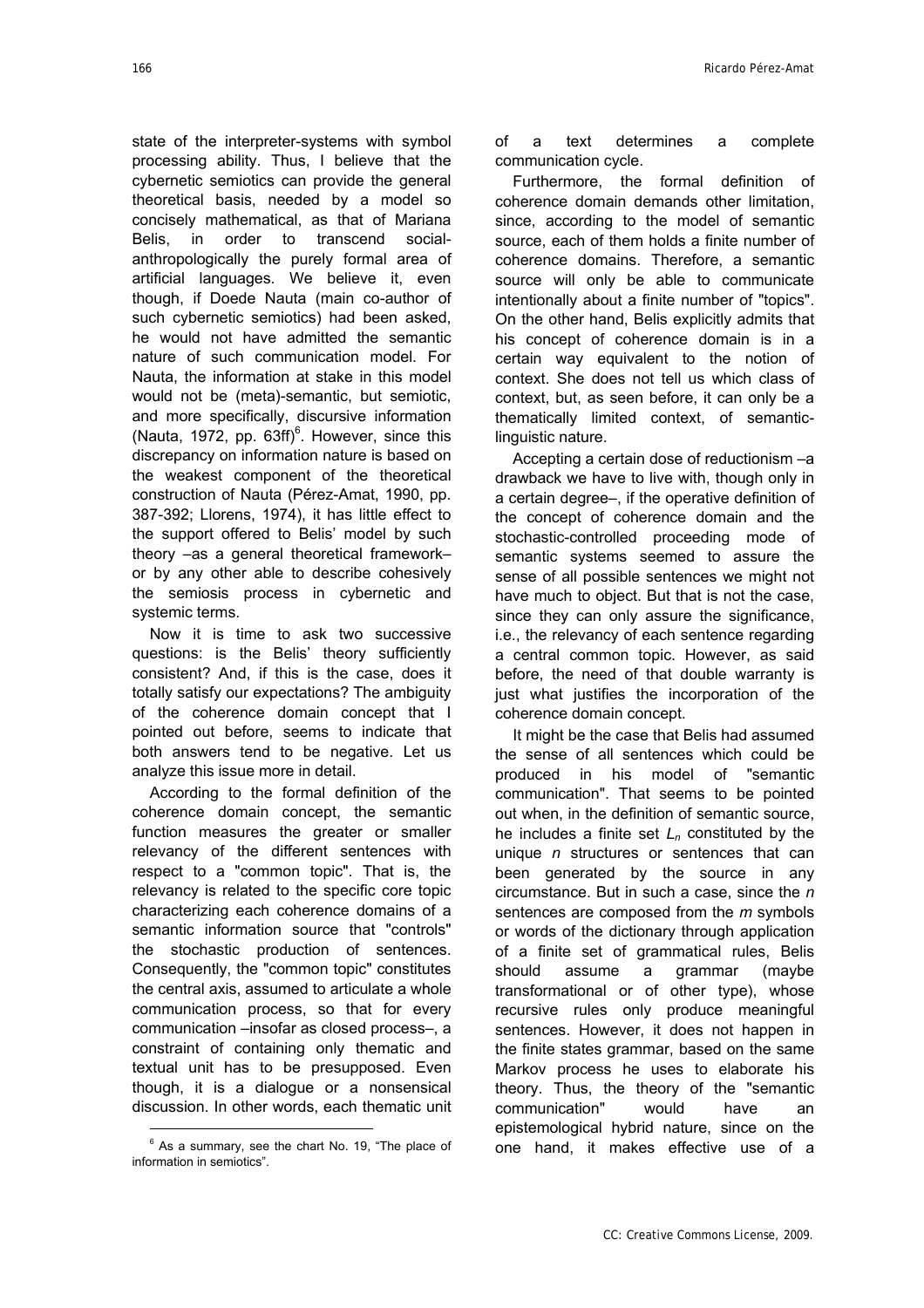Markovian "grammar" in the textual level –if I am allowed to use the term–, and on the other hand, it would need to presuppose a grammar of other type in the sentence level, which –I think– might be qualified at least as eccentric.

However, we do not believe that Belis has so heterogeneous conception –in spite of the fact that her text offers signs pointing to this direction–, because it also gives samples of the contrary with affirmations as the following:

*"The mere application of the grammar may generate sentences, which are right from the syntactic point of view but meaningless. We introduced the concept of coherence domain to include the (…) meaning".<sup>7</sup> (Belis, 1975, p. 264)* 

It seems that the stochastic-controlled proceeding mode not only relates to the successive production of the text sentences, but also to the production of the sequences of symbols or words, i.e., sentences, which send us back to the previous issue about whether the model can guarantee or not the sense of all its possible sentences. In principle, my posture concerning this issue is something pessimistic, because, as I previously indicated, the values of the semantic function only represent the greater or smaller relevancy of the successive sentences with respect to a central topic. Though certainly, if the relevancy is guaranteed –in whatever degree, normally high– with respect to a "common topic", it is also assured that the sentences have some sense in the coherence domain of that "common topic". Indeed, any meaningless sentence cannot be relevant with regard to that "common topic" or to any other one. Consequently, the meaningless sentences remain implicitly excluded from the model by the assignment of a semantic function –semantic value– equal to zero in all the coherence domains of the set *D*.

Nevertheless, this reasoning, perhaps valid for a theoretical strategy of "semantic communication" –as that of Belis' model–, more devoted to the "informational" performance than to the meanings themselves of successive sentences, it is absolutely not suited from a semantic-

l

linguistic perspective, because it makes no sense that the meaning of a sentence or its lack of meaning be determined by its relevancy or irrelevancy regarding all possible topics to communicate. From the linguistic point of view, Belis' procedure is improper, something like "to build a house starting from the roof", because, in order to decide the degree of relevancy or irrelevancy of a sentence in a domain or given context, it has to be previously known that the sentence actually holds some meaning, and if that is the case, what is(are) that(those) meaning(s) in all the possible contexts wherein it could be given.

In any case, when the merely "informational" objectives of Belis' theory –not so far from mines– has been observed, the inappropriateness that can be linguistically attributed to the model of "semantic communication" is not so fundamental as to reject it totally: as (mathematical) theory of information fulfils its objective of including the semantic aspects satisfactorily.

## **1.3. [Fuzzy nature of semantic information]**

Now, is that all what can be said about meaning –"informationally" speaking– or is there anything else to analyze in this regard? Let us imagine a very possible case in Belis' model: two sentences whose values of the semantic function will be identical in a same coherence domain, but one of them in its literal denotative sense and the other in a figurative sense. Is the same amount of information transmitted with both sentences? In terms of the textual coherence, evidently yes. But perhaps in terms of the sentences themselves, it is not. Is there not any extra information that one of them transmits with respect to the other; a difference in the uncertainty that they reduce? Yes, I think there is an added uncertainty reduction, some extra information of semantic foundation, which –in opposition to Belis' information– does not have a probabilistic character under the intentional control of a fuzzy variable, rather its nature is directly "fuzzy". It is the information that I designated as *structural* in a previous work (Pérez-Amat, 1990, pp. 30-38). Thus, when a semantic system produces a

 $7$  NT: Translated from the Spanish version of Pérez-Amat.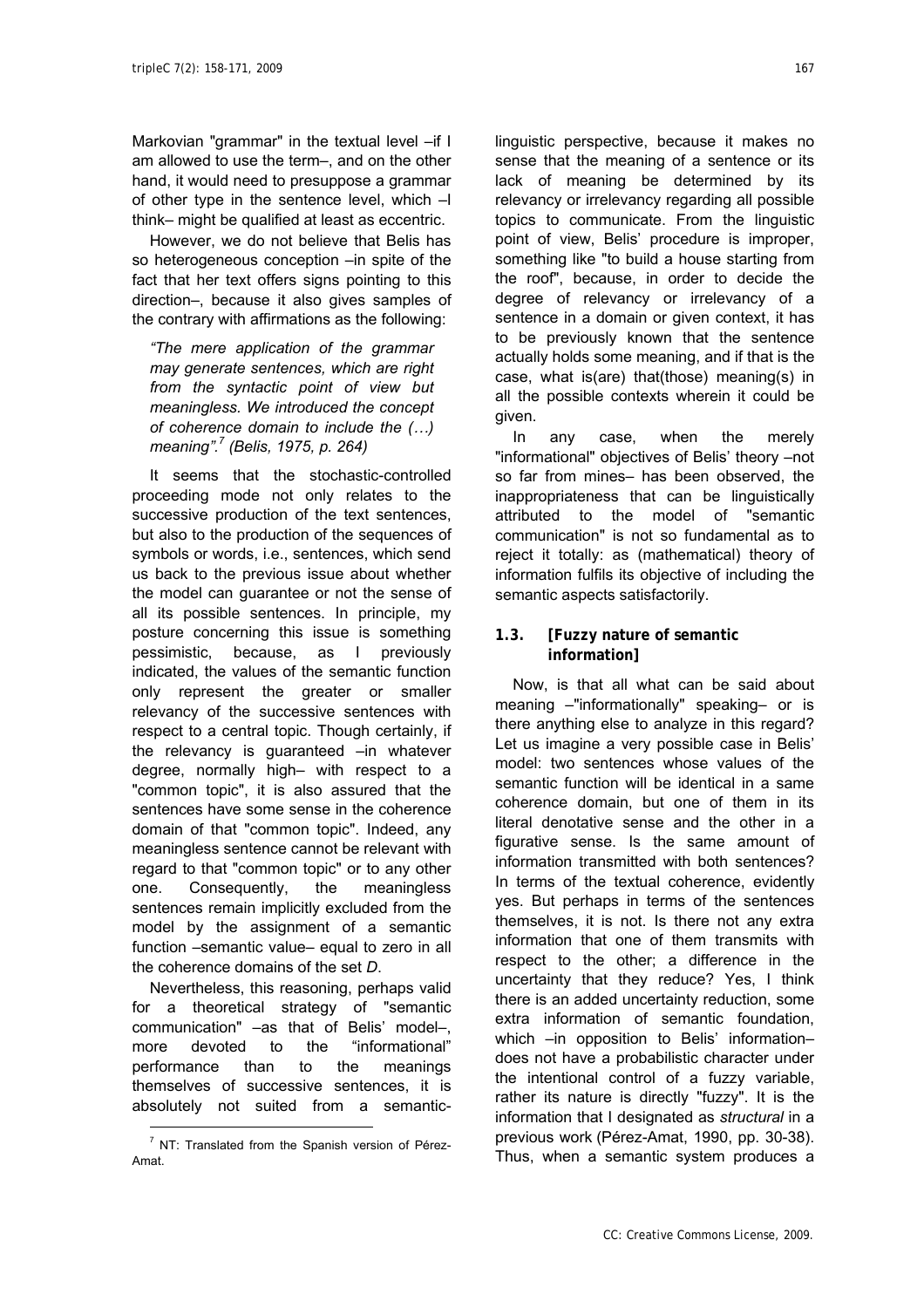sentence, the qualitative (semantic) information being transmitted has two components: first, the one studied by Belis, which is related to the degree of textual coherence, and another related to the fuzzy or diffuse nature of the meaning itself. The measurement of this last component and its integration in the model of "semantic communication" are tasks that exhibit many difficulties, but there are fortunately some "tools" that might facilitate our attempt to do it, though our essay will be no more than incomplete.

Some lines above, I referred –without going into details– to the "fuzzy or diffuse nature of meaning", but this expression requires some clarifying explanations. First, we should remark that asserting this expression makes no sense if the language of the considered semantic source is artificial, and therefore holds univocal semantic rules. In such case, asserting the existence of a structural component of information is also meaningless. The diffuse nature of meaning can only be asserted for diffuse artificial languages<sup>8</sup> or, in our concern, for natural languages. According to Goguen, natural language has a property known as *robustness* (Gouguen, 1975) through which their users have the "ability of answering without program modification to slightly disturbed or incomplete defined situations". In other words, correct understanding is not hindered by diffuse situations as those of syntactic imperfection of sentences: for the comprehension of language, it is not necessary the good syntactic formation of sentences.

Now then, the diffuse character does not only relates to the language with regard to the exhibited robustness against situations of syntactic indefiniteness, but also to its semantic *vagueness*, namely the "meaning" of words is diffuse, or in other words, accurate usage limits can not be traced in most cases. Furthermore, this semantic vagueness, this "flexibility" of the "meaning" of words, or of its sense –if preferred–, mediates decisively in the linguistic comprehension, making it easier by means of "semantic short-cuts", which requires smaller effort. But, what is even more important, it makes possible that the

l

comprehension is produced according to the principle of maximum meaningfulness of sentences in a given context. Concerning this issue, it should be remarked that the mathematical model of Belis attains –not explicitly- this semantic optimization principle of Goguen, since the control, executed by the coherence domains on the stochastic emission and reception of sentences, is done by means of selecting those whose semantic function has the largest value in the considered domain. That is to say, those sentences having an optimal significance for the context, configured by a specific coherence domain, are selected.

Regarding the *fuzzy* or diffuse conception of lexical meaning, I have already indicated (Pérez-Amat, 1990, pp. 205ff) some partial works aiming at that direction from various theoretical perspectives: the "prototypical categories" from Rosch (1978), the Labov's experiments on "cups", "mugs", "bowls" and "vases" (Labov, 1973), the "semantic hedges" from Lakoff (1972), the "linguistic variables" of Zadeh's Quantitative Semantics<sup>9</sup>, etc. I will now tackle a formalization of the "fuzzy meaning" that by its mathematical character will have a more general application and we might integrate within the model of "semantic communication" from Mariana Belis.

## **1.4. [A quantitative approach to fuzzy semantic information]**

In previous works I agreed with Hilary Putnam (1983) in his appraisal of the fact that, yet being accord with W. V. O. Quine (1953, 1969, 1973, 1964) concerning the nonexistence of a thing or defined object called meaning, the meaning processes can be studied through the factors that get involved in the transmission of the normal uses of language. This transmission is produced by communicating a set of prototypical categories, namely, the central or core facts that, as empirical hypothesis, define the "meaning". In such works, I asserted that if

l

<sup>&</sup>lt;sup>8</sup> See, for example, (Zadeh, 1971)

 $9$  A "linguistic variable" is a variable whose values are words or sentences of natural or artificial language. For example, "age" is a linguistic variable if its values are: "young", "very young", "more or less young", etc. Every term of a "linguistic variable" is a label of a fuzzy subset in a discourse universe (Zadeh 1971, 1975).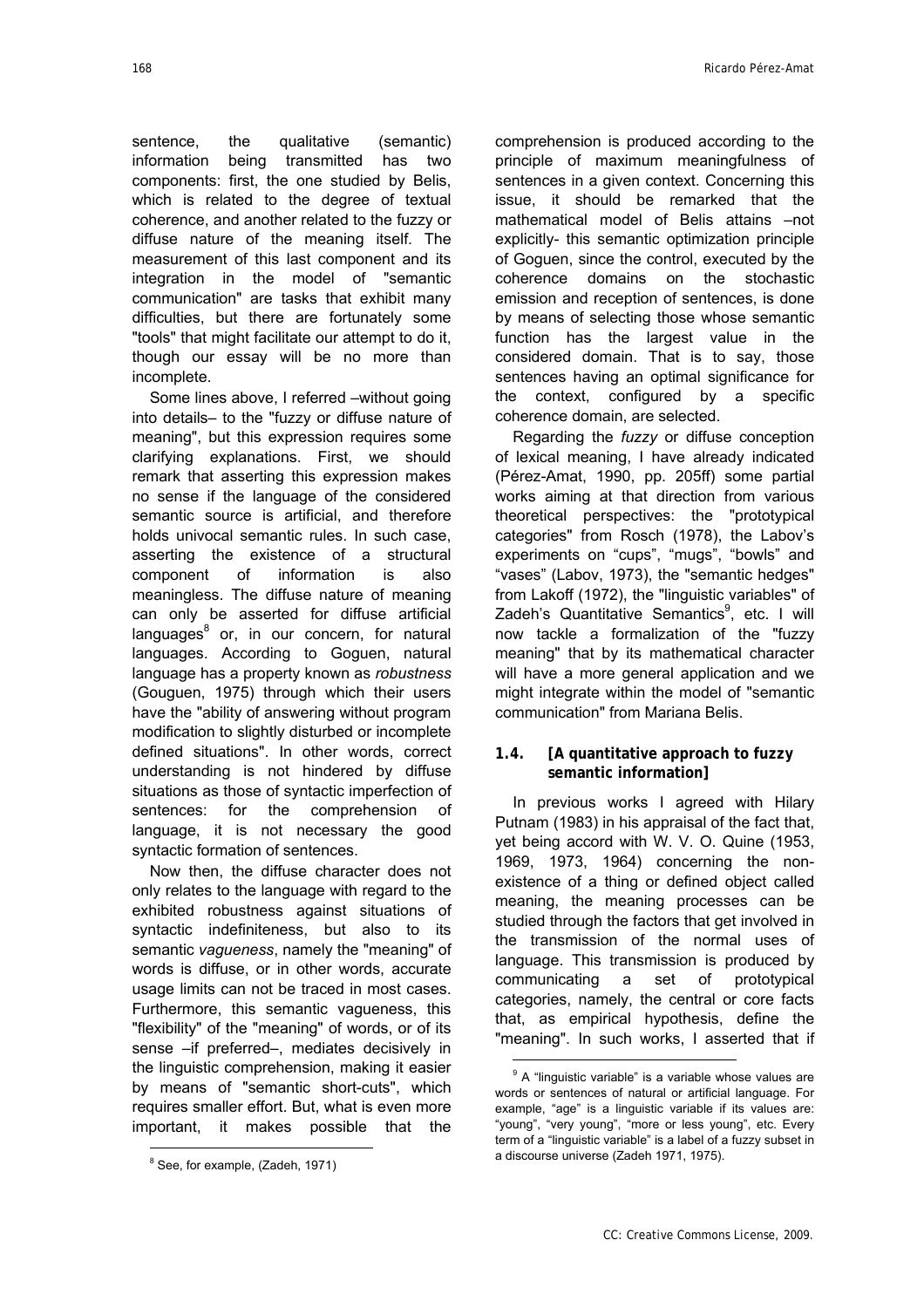there are some central facts to teach the normal use of words, there must also be some other more or less peripheral facts, whose knowledge is necessary to communicate in less normal circumstances, that is, in contexts that are far away from the "denotative conceptual norm".

Now, if –in a much broader context– the "meaning" of a term is considered as formed by a set of prototypical or core categories, to which a value 1 is assigned, and a (finite) series of sets of peripheral categories –some characteristics can belong to several sets of a same meaning-, to which values between 0 and 1 are assigned in function of the greater or smaller distance to the core or centre, then we have a definition of "fuzzy meaning". Thus "meaning" is represented through a fuzzy subset of the partition set of the speech universe, whose characteristic function, µ, measures the weight representing the contribution of each set of facts to the global "meaning" of the term.

I will return now to Belis' model of semantic source. If I want to integrate it with the notion of "fuzzy meaning", I should have a *semantic function*10, defined on the symbols or words of the source dictionary and representing the degree of "indefiniteness" or ambiguity of its "meaning". The first way for obtaining such function, which I will refer by *g*(*s*), is by means of calculating the indefiniteness or mean ambiguity of the diffuse subset representing the "meaning" of each symbol or word *s*:

$$
g(s) = \frac{1}{q} \sum_{t=1}^{q} \mu_t
$$

The previous function, whose values fluctuate between 0 and 1, can be interpreted as the characteristic function of the symbols subsets making up the structures or sentences of the source language. Each sentence of the source language  $L_n$  is formed by a sequence of symbols of the dictionary *Sm*; the set of symbols taking part in each sequence can be considered as a diffuse subset of *Sm*, in which the characteristic function, *g*(*s*), is a semantic function representing the indefiniteness or previous

l

ambiguity provided to the sequence by the "meaning" of each symbol. When the source transmits or produces a sentence in a given coherence domain, each symbol or word attains a sense (supposedly accurate), so that an uncertainty reduction is achieved, i.e., a structural information is transmitted, which can be measured by the non probabilistic entropy defined by Luca and Termini (Luca, 1972). Thus, the amount of transmitted (semantic) structural information for each sentence o<sub>i</sub>, generated by a source in a communication process, will be given by the following equation:

$$
\psi_i = B \sum_{t=1}^r S[g(\mathbf{s}_t)]
$$

where *S*(*g*) is the function of Shannon:

$$
S(g) = -g \cdot \ln g - (1 - g) \cdot \ln(1 - g)
$$

and *B* is a constant which, in case of being a normalized entropy and substituting the base *e* of Napierian logarithms in Shannon's function by *2*, has the value:

$$
B=\frac{1}{r\ln 2}
$$

Since *h* sentences will be transmitted in each direction in the *h* steps of the complete communication process, then the final semantic transinformation will be given by:

$$
T_{1,2} = \sum_{i=1}^{h} \psi_i^1 + H^{1/2} - H^{1,2}
$$

$$
T_{2,1} = \sum_{i=1}^{h} \psi_i^2 + H^{2/1} - H^{2,1}
$$

Now then, this mode of facing the problem is not completely satisfactory since the structural information transmitted by each sentence is always the same, independently of the coherence domain wherein it is produced. To solve this insufficiency I have to proceed avoiding one of the given steps, namely that of working with the average indefiniteness of symbols. If the coherence domain, preferred by the source, controls textually the stochastic transmission of sentences, it must also control its "meaning", that is, it must determine the set of more or less central characteristics through which

<sup>&</sup>lt;sup>10</sup> For Belis' semantic function, I propose the more appropriate name of *textual function*.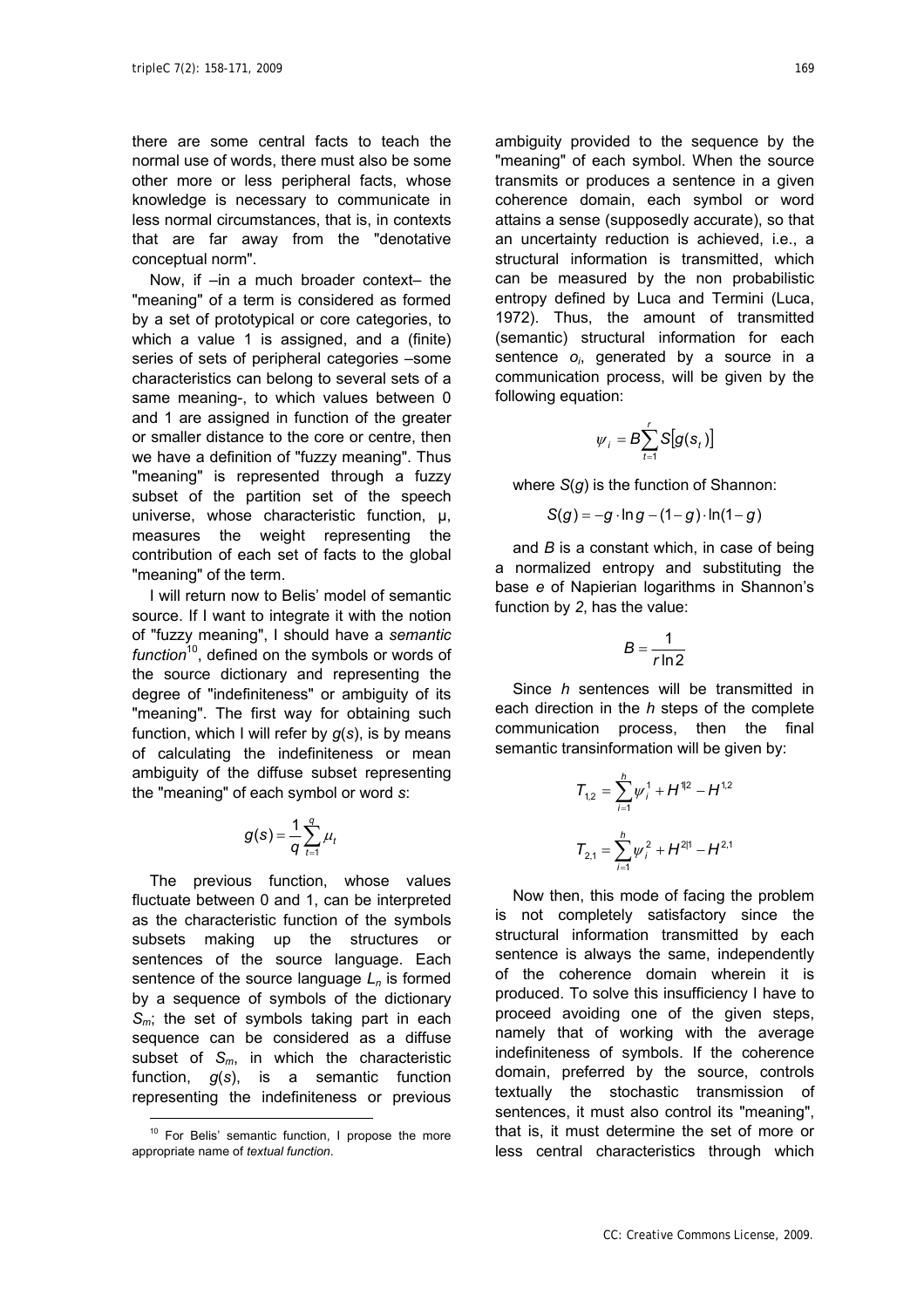each symbol contributes in the "meaning" of that sentence. Thus, it is no longer the average function *g*, but *µ* instead, which plays the semantic function roll, so that the quantity of structural information transmitted by each sentence *o<sub>i</sub>* in a given domain *d<sub>i</sub>* is given – according to Luca and Termini's normalized computation– by the following equation:

$$
\psi_{ji} = B \sum_{t=1}^r S(\mu_t)
$$

This type of measuring structural information is not context independent, since each sentence provides a quantity of semantic transinformation that -in principledoes not have to be the same in every coherence domain where it could be

produced. Furthermore, counting with function µ –insofar as determined by empirical hypothesis–, we are now in conditions of assuming that the processes of pattern recognition and of mutual influence also relate to semantic definition or indefiniteness. So that the structural component of information, the entropy  $\psi$ , is now added, with the variations imposed by such processes, to the conditional entropy and to the reflected entropy of Belis in each stage of the communication process, constituting thus the new conditional and reflected entropies, whose difference(s) provide(s) the quantity( ies) of semantic transinformation.

#### **References**

Abramson, N. (1963). *Information Theory and Coding*, New York: McGraw-Hill.

- Aguado Terrón, J. M. (1998). *Fundamentos epistemológicos del paradigma de la complejidad: Información, comunicación y autoorganización*. Doctoral Thesis. Madrid: Departamento de Periodismo III, UCM. This work was reviewed and published as: (2003). *Las bases de la complejidad*. Sevilla: Comunicación Social Ediciones.
- Belis, M. (1975). "A theory of semantic communication". In J. Rose y c. Bilciu (eds.), *Modern trends in Cybernetics and Systems*. Vol. 3, Berlin: Springer, pp. 263-271.
- Belis, M. and S. Guiaşu. (1968). "A Quantitative-Qualitative Measure of Information in Cybernetics Systems". *IEEE Trans. on Information Theory*, *14(4)*, 593-594.
- Caffarel, C. (Ed.). (1996). *El concepto de información en las Ciencias Naturales y en las Ciencias Sociales*. Madrid: UCM.
- Couffignal, M. L. (dir.). (1965). *Le Concept de l'information dans la science contemporaine, Les Cahiers do Royaumont*, Paris : Gautier-Villars.
- Feyerabend, P. K. (1975). *Against method: outline of an anarchistic theory of knowledge*. London: NLB.
- Goguen, J. A. (1975). "On fuzzy robots planning". In Zadeh, L. A., Fu, K. S., Tanaka, K. & M. Shimura (Eds.), *Fuzzy sets and their applications to cognitive and decision processes*. New York: Academic Press, pp. 429-447.

Kuhn, T. S. (1962). *The Structure of Scientific Revolutions*. Chicago: University of Chicago Press.

- Labov, W. (1973). "The boundaries of words and their meanings". In Bailey, C.J. y R. Shuy, *New ways of analysing variation in English I*, Washington: Georgetown University Press, pp. 340-373.
- Lakoff, G. (1972). "Hedges: a study in meaning criteria and the logic of fuzzy concepts". In Hockney, D. Harper, W. y B. Freed (Eds.), *Contemporary research in philosophical logic and linguistic semantics*, Dordrecht: Reidel, pp. 221-271.

Llorens, T. (1974-1975). "Información y semiosis" (I & II). *Teorema, IV(1)*, 55-89; *V(2)*, 213-231.

Luca, A. de & S. Termini. (1972), "A definition of a non probabilistic entropy in the setting of fuzzy sets theory", *Information and Control*, *20(1972)*, 301-312.

Nauta, D. (1972). *The meaning of information*, The Hague: Mouton,

- Paulos, J. A. (2001). *Un matemático lee el periódico* (Spanish translation). Barcelona, Círculo de Lectores. [Source: (1997) *A Mathematician Reads the Newspaper*, New York: Random House (Anchor Books)]
- Pérez-Amat, R. (1990). *Información y Significado*, Madrid: UCM, 1990.

Pérez-Amat, R. (1996). "Información y entropía". In Caffarel, C. (Ed.) *op. cit.* pp. 31-40.

Putnam, H. (1991), *Representation and reality*. Cambridge, Mass.: MIT Press [*Representación y Realidad. Un balance crítico del funcionalismo*, Barcelona, Gedisa, 2000]

- Putnam ,H. (1977). "Is semantic possible?" In S.P.Schwarts (Ed.), *Naming, necessity, and natural kinds*. Ithaca, NY: Cornell Univ.Press ["¿Es posible la semántica?", Cuadernos de Crítica, Nº 21, México, UNAM, 1983]
- Quine, W. V. O. (1953). *From a Logical Point of View*. Cambridge, MA: Harvard University Press.
- ─ (1964). *Word and Object*. Cambridge, MA: The MIT Press.
- ─ (1969). *Ontological Relativity and Other Essays*. New York: Columbia Univ. Press